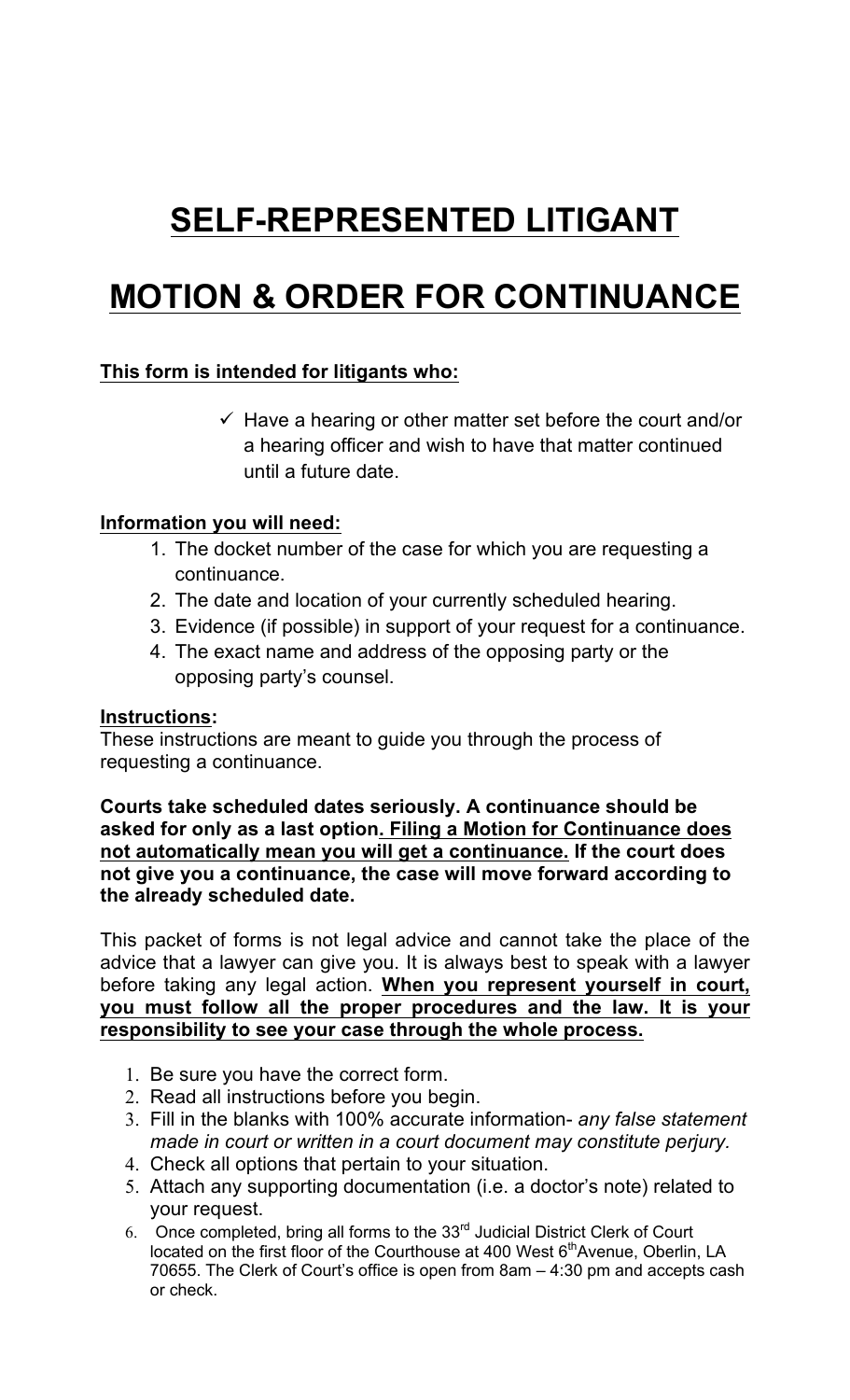| (Petitioner)  | 33rd<br><b>JUDICIAL DISTRICT COURT</b>   |  |
|---------------|------------------------------------------|--|
| <b>VERSUS</b> | <b>DOCKET NUMBER:</b>                    |  |
| (Defendant)   | <b>ALLEN</b><br><b>PARISH, LOUISIANA</b> |  |
| FILED:        | <b>DEPUTY CLERK</b>                      |  |
|               |                                          |  |
|               | MOTION AND ODDED EOD CONTINUIANCE        |  |

#### **MOTION AND ORDER FOR CONTINUANCE**

**NOW INTO COURT**, comes \_\_\_\_\_\_\_\_\_\_\_\_\_\_\_\_\_\_\_\_\_\_\_\_\_\_\_\_\_\_, the Respondent, appearing in "proper person" in the above entitled and numbered cause, who respectfully provides that:

**1.** 

There is presently a Rule for Custody / Child Support / Visitation /other pleading*, (circle applicable ones)* scheduled for hearings as follows:

Before Judge \_\_\_\_\_\_\_\_\_\_\_\_\_\_\_\_\_\_\_\_ on the \_\_\_\_ day of \_\_\_\_\_\_\_\_\_\_\_\_ (month), 20\_\_\_, at \_\_\_\_\_\_\_\_\_\_\_ a.m./p.m.

**2.** 

That the Respondent seeks a continuance of the hearings for the following reasons: *(circle applicable one(s)).*

- (a). He/she was served with the Rule on  $\frac{1}{\sqrt{2}}$ , and that additional time is needed to prepare and/or seek and retain counsel not necessarily limited to Legal Aid;
- (b). That he /she has a doctors appointment or other important prior engagement that cannot be rescheduled without great disruption *(provide proof if available)*; and/or

 $\mathcal{L}_\text{max} = \mathcal{L}_\text{max} = \mathcal{L}_\text{max} = \mathcal{L}_\text{max} = \mathcal{L}_\text{max} = \mathcal{L}_\text{max} = \mathcal{L}_\text{max} = \mathcal{L}_\text{max} = \mathcal{L}_\text{max} = \mathcal{L}_\text{max} = \mathcal{L}_\text{max} = \mathcal{L}_\text{max} = \mathcal{L}_\text{max} = \mathcal{L}_\text{max} = \mathcal{L}_\text{max} = \mathcal{L}_\text{max} = \mathcal{L}_\text{max} = \mathcal{L}_\text{max} = \mathcal{$ 

 $\mathcal{L}_\text{max} = \mathcal{L}_\text{max} = \mathcal{L}_\text{max} = \mathcal{L}_\text{max} = \mathcal{L}_\text{max} = \mathcal{L}_\text{max} = \mathcal{L}_\text{max} = \mathcal{L}_\text{max} = \mathcal{L}_\text{max} = \mathcal{L}_\text{max} = \mathcal{L}_\text{max} = \mathcal{L}_\text{max} = \mathcal{L}_\text{max} = \mathcal{L}_\text{max} = \mathcal{L}_\text{max} = \mathcal{L}_\text{max} = \mathcal{L}_\text{max} = \mathcal{L}_\text{max} = \mathcal{$ 

(c) Other (*please explain*) <u>example and the contract of the contract of the contract of the contract of the contract of the contract of the contract of the contract of the contract of the contract of the contract of the </u>

**3.** 

That the opposing party/counsel *(circle one*) has/has not (*circle one*) been contacted and does/does not (*circle* one) have objection to the continuance of this matter.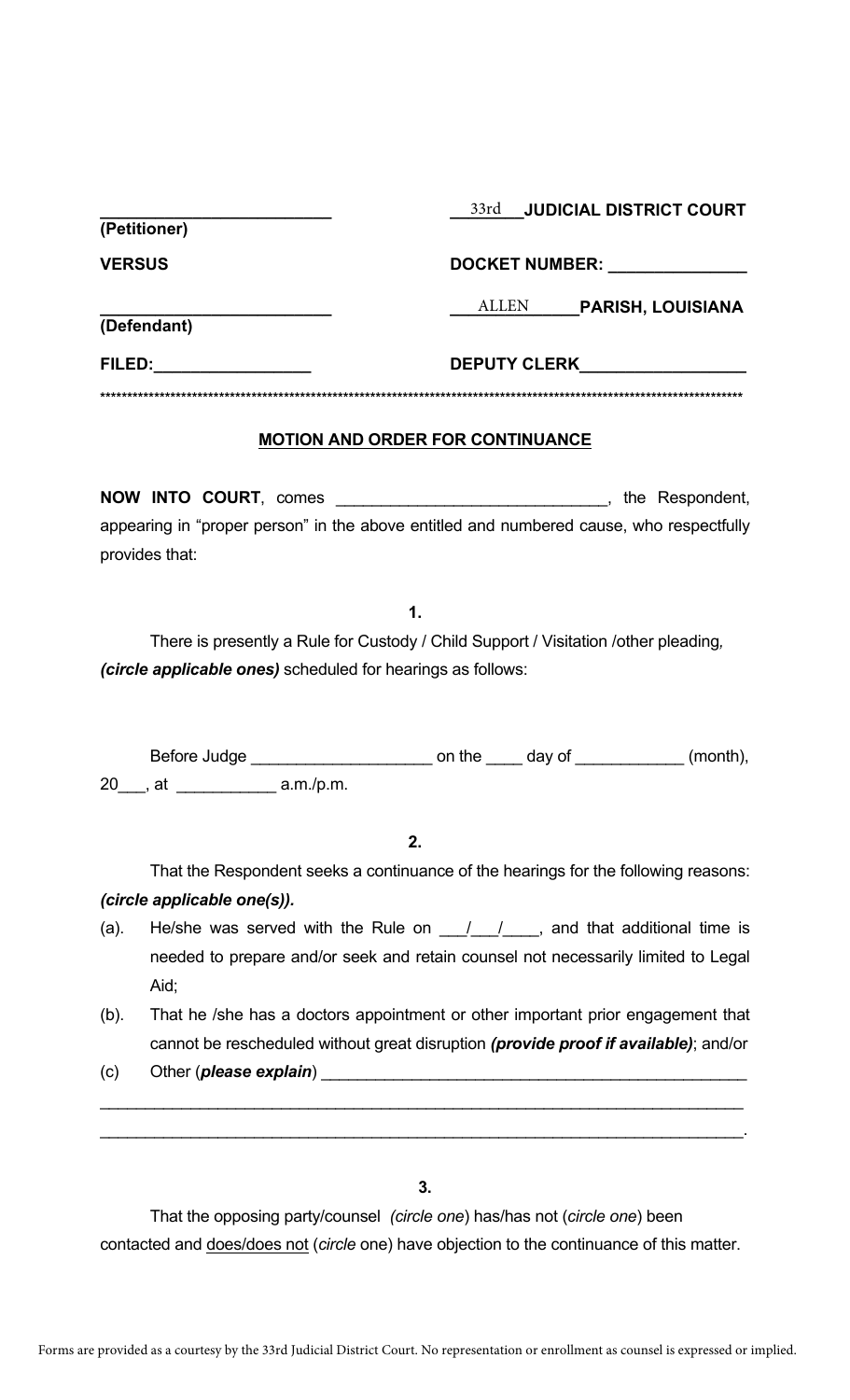Notwithstanding this, it is requested that this hearing be re-set on the next available hearing date(s) in order to allow mover to have meaningful "access to justice". The name and telephone number of opposing party or counsel is as follows: \_\_\_\_\_\_\_\_\_\_\_\_\_\_\_\_\_\_\_\_\_\_\_\_\_\_\_\_\_\_ (Name)

\_\_\_\_\_\_\_\_\_\_\_\_\_\_\_\_\_\_\_\_\_\_\_\_\_\_\_\_\_\_ (Address) \_\_\_\_\_\_\_\_\_\_\_\_\_\_\_\_\_\_\_\_\_\_\_\_\_\_\_\_\_\_ (City, State, Zip)

\_\_\_\_\_\_\_\_\_\_\_\_\_\_\_\_\_\_\_\_\_\_\_\_\_\_\_\_\_\_ (Telephone Number)

**WHEREFORE,** the undersigned party moves this court to grant a continuance of the hearings presently scheduled above and further that this matter be re-set for the next available hearing date(s).

| (Signature of mover)<br>(Address) |
|-----------------------------------|
| (Telephone Number)                |

#### **ORDER**

**CONSIDERING** the above and foregoing Motion, **IT IS HEREBY ORDERED** that the hearings presently scheduled above, is/are hereby continued and re-set as follows:

Before Judge \_\_\_\_\_\_\_\_\_\_\_\_\_\_\_\_\_\_\_\_\_\_\_\_\_\_\_\_\_\_\_\_ on the \_\_\_\_\_\_ day of \_\_\_\_\_\_\_\_\_\_\_\_, 20\_\_\_, at \_\_\_\_\_\_ a.m./p.m.

**OR :** 

**THE MOTION IS DENIED** and set for a hearing on \_\_\_\_ day of \_\_\_\_\_\_\_\_\_\_\_\_\_\_\_\_, 20\_\_\_\_.

**THUS, READ AND SIGNED** in \_\_\_\_\_\_\_\_\_\_\_\_\_, Louisiana, this \_\_\_\_ day of  $\frac{1}{20}$ , 20 $\frac{1}{20}$ .

> \_\_\_\_\_\_\_\_\_\_\_\_\_\_\_\_\_\_\_\_\_\_\_\_\_\_\_\_\_\_\_\_\_\_\_\_\_\_ DISTRICT JUDGE